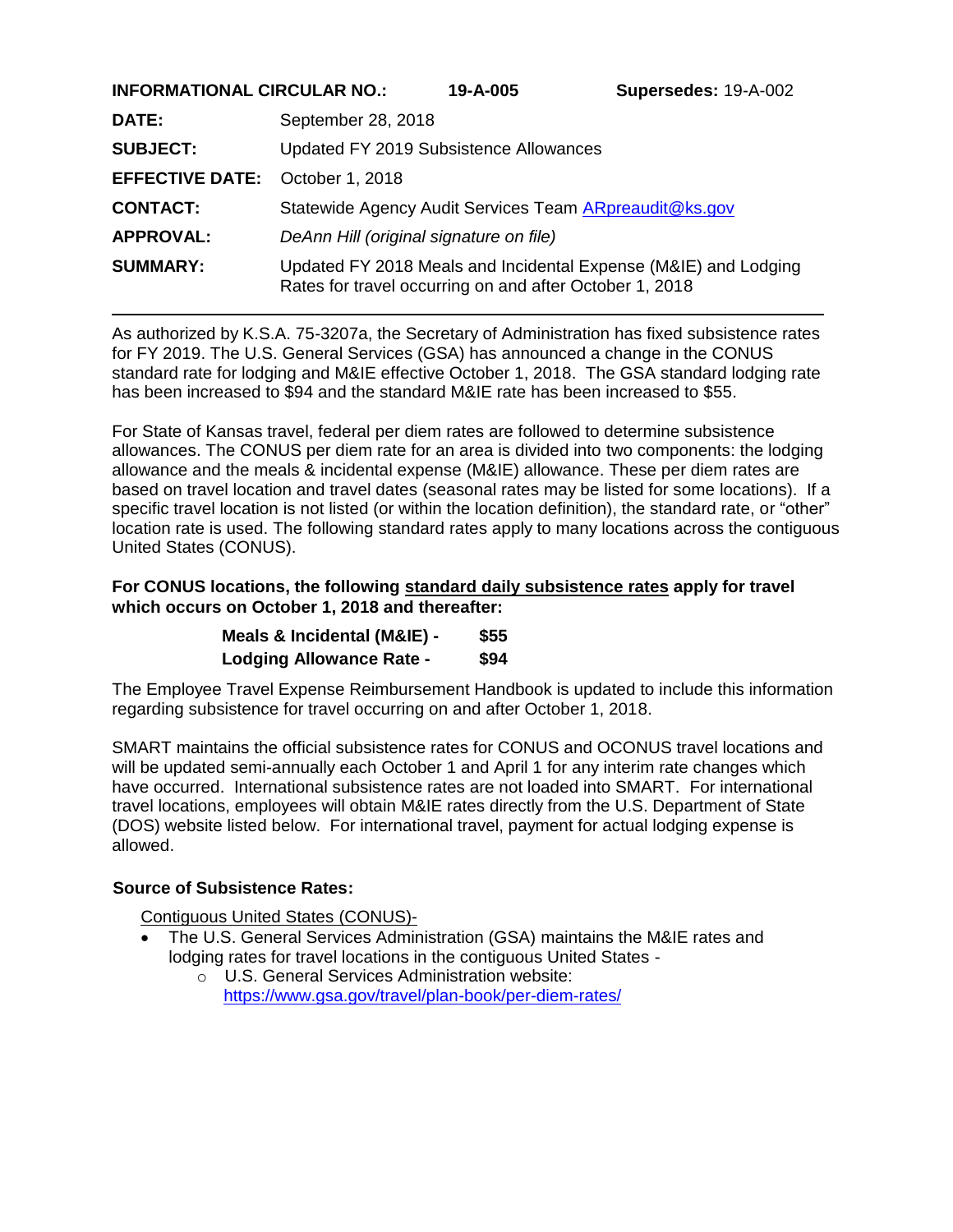Outside Contiguous United States (OCONUS):

(Alaska, Hawaii, and U.S. Territories/Possessions) -

- The U.S. Department of Defense (DOD) maintains the M&IE rates and lodging rates for travel locations within Alaska, Hawaii and U.S. Territories/Possessions
	- o U.S. Department of Defense website:
		- <http://www.defensetravel.dod.mil/site/perdiemCalc.cfm>
	- ❖ *If you receive security warning messages or alerts when attempting to open this link, click "yes" until you reach a "This site is not secure" page. Click "More information" or "Details" and click "Go on to the webpage (not recommended)".*

International Locations -

- The U.S. Department of State (DOS) is the source for M&IE rates only for international travel locations
	- o U.S. Department of State website: [https://aoprals.state.gov/web920/per\\_diem.asp](https://aoprals.state.gov/web920/per_diem.asp)
- For international travel, payment for actual lodging expense is allowed.

# Note for using federal websites:

For CONUS and OCONUS travel, if SMART is not accessible, employees may access subsistence rates through the federal websites. However interim federal website updates may occur subsequent to the semi-annual SMART updates each October 1 and April 1. CONUS rates are published on an annual basis, but the annual file is updated periodically throughout the year with no interim files published. OCONUS and international rates are updated and published on a monthly basis. Be aware that any interim updates for CONUS or OCONUS locations are not valid until reflected in SMART. For international travel, only the October 1 and April 1 subsistence files should be used to locate the M&IE rates.

If employees utilize the federal websites to find M&IE and lodging rates, those rates should be used as follows:

- Rates published October 1 for travel occurring between October 1 and March 31 of each year.
- Rates published April 1 for travel occurring between April 1 and September 30 of each year.

# **Lodging Expense Limitations:**

K.S.A. 75-3207a(f) provides that the daily lodging expense limitations established may be exceeded, upon approval by the agency head or designee, by the lesser of either: (1) an additional 50% of the applicable lodging expense limitation, or (2) the actual lodging expense incurred.

These lodging limits continue to be applied to the lodging rate before taxes. Thus, the amount reimbursed or paid for lodging expenses may exceed the established lodging limitation by as much as the amount of associated taxes.

# **Conference Lodging qualified under K.A.R. 1-16-18a(c):**

Agencies may authorize payment or reimbursement for actual lodging expenses when an employee is required or authorized to attend a conference, and the lodging rate exceeds the applicable lodging expense limitation (including the additional 50%). The agency head must be provided with conference materials and rates. These should be maintained with travel documentation.